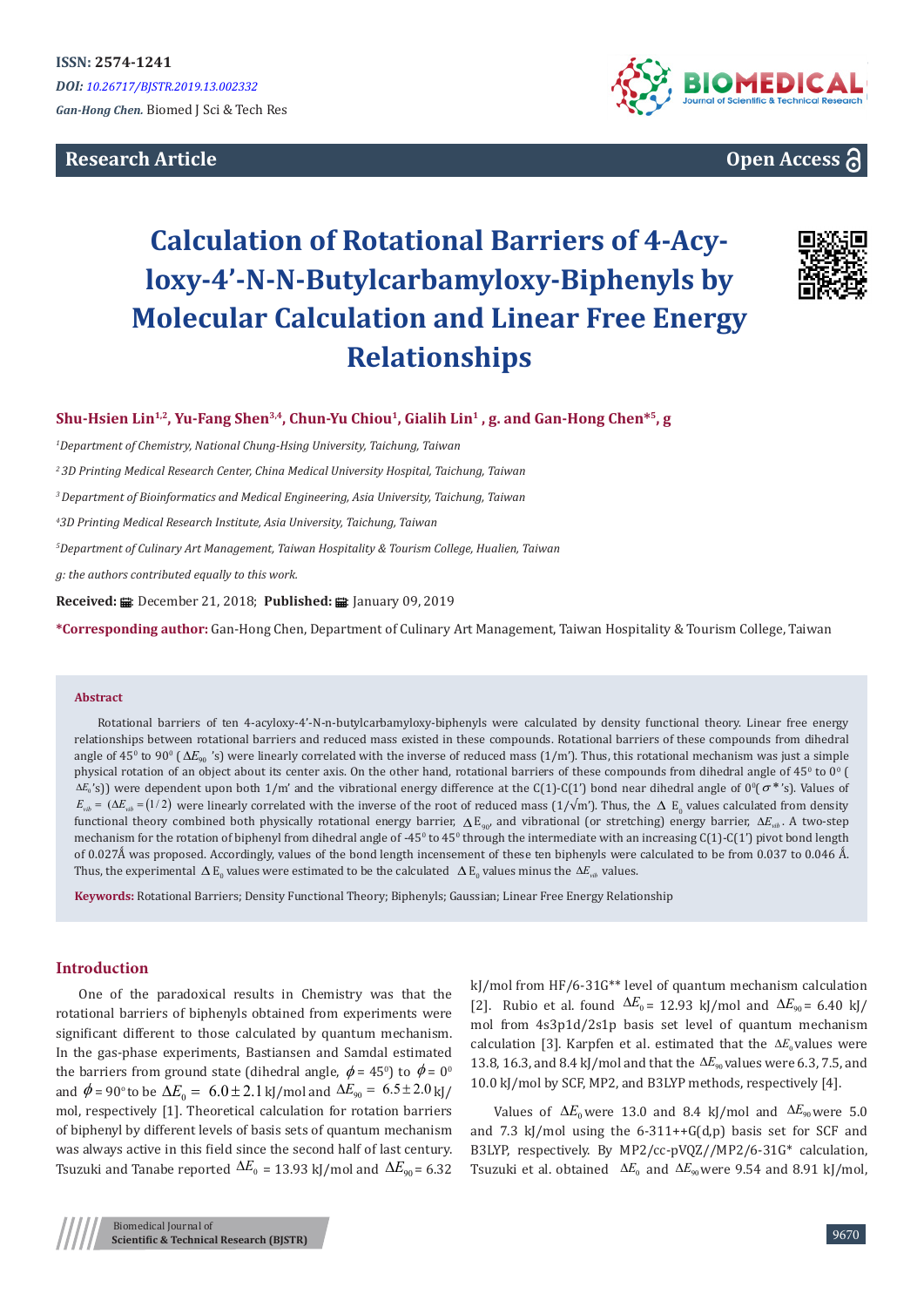respectively [5]. The best calculated values from Johansson and Olsen by coupled cluster including single and double excitations as well as triples correlations (CCSD(T)) from density functional theory (DFT) were  $\Delta E_0$  = 7.96 kJ/mol and  $\Delta E_{90}$  = 8.79 kJ/mol, respectively [6]. In general,  $\Delta E_{\text{00}}$  of biphenyl could be calculated to be very close to the experimental result by low level of quantum mechanism calculation. However, high level of quantum mechanism calculation made  $\Delta E_{90}$  of biphenyl away from the experimental data. Thus, HF/6-31G\*\* level was good enough for calculation of  $\Delta E_{90}$  of biphenyl.

On the other hand, the calculated  $\Delta E_{90}$  of biphenyl was difficult to match with the experimental data. Complicated levels of calculations not only lowered  $\Delta E_0$  of biphenyl yet increased  $\Delta E_{90}$  of biphenyl. Therefore,  $\Delta E_{90}$  (rotational barrier of biphenyl from  $\phi =$ 45<sup>0</sup> to  $\phi$  = 90<sup>0</sup>) and Δ $E_0$  (rotational barrier of biphenyl from  $\phi$  = 45<sup>o</sup> to  $\phi = 0^{\circ}$ ) might be dominated by two different mechanisms. In order to test this ideal, ten 4,4'-disubstituted biphenyls [1-10] (Figure 1) [7-9], which were potent inhibitors of acetylcholinesterase, butyryl cholinesterase's and lipase, were chose to calculated ∆*E*<sub>0</sub> and  $\Delta E_{90}$  by HF/6-311G(d,p) method [10]. The reason why we chose 4,4'-disubstituted biphenyls for this study was because steric effects from 4,4'-positions for these compounds were most insignificant while the electronic or polar effect from these positions were important for these conformational (rotational) changes.



**Figure 1:** Chemical structures of compounds 1-10.

## **Materials and Methods**

4-Acyloxy-4'-N-n-butylcarbamyloxy-biphenyls (1-10) were synthesized from biphenyl [7-9]. All DFT calculations were preformed from B3LYP method and basis function of 6-311G(d,p) by Gaussian 03 [10]. MM-2 energy minimization was performed by CS Chem 3D (version 6.0). Origin (version 6.0) was used for linear and nonlinear least-squares curve fittings  $\Delta E_{90}$ 

#### **Results and Discussion**



**Cite this article:** Shu-Hsien Lin, Yu-Fang Shen, Chun-Yu Chiou, Gialih Lin, g. Gan-Hong Chen, g**.** Calculation of Rotational Barriers of 4-Acyloxy-4'-N-N-Butylcarbamyloxy-Biphenyls by Molecular Calculation and Linear Free Energy Relationships. Biomed J Sci & Tech Res 13(1)-2019. BJSTR. MS.ID.002332. DOI: [10.26717/ BJSTR.2019.13.002332](http://dx.doi.org/10.26717/BJSTR.2019.13.002332).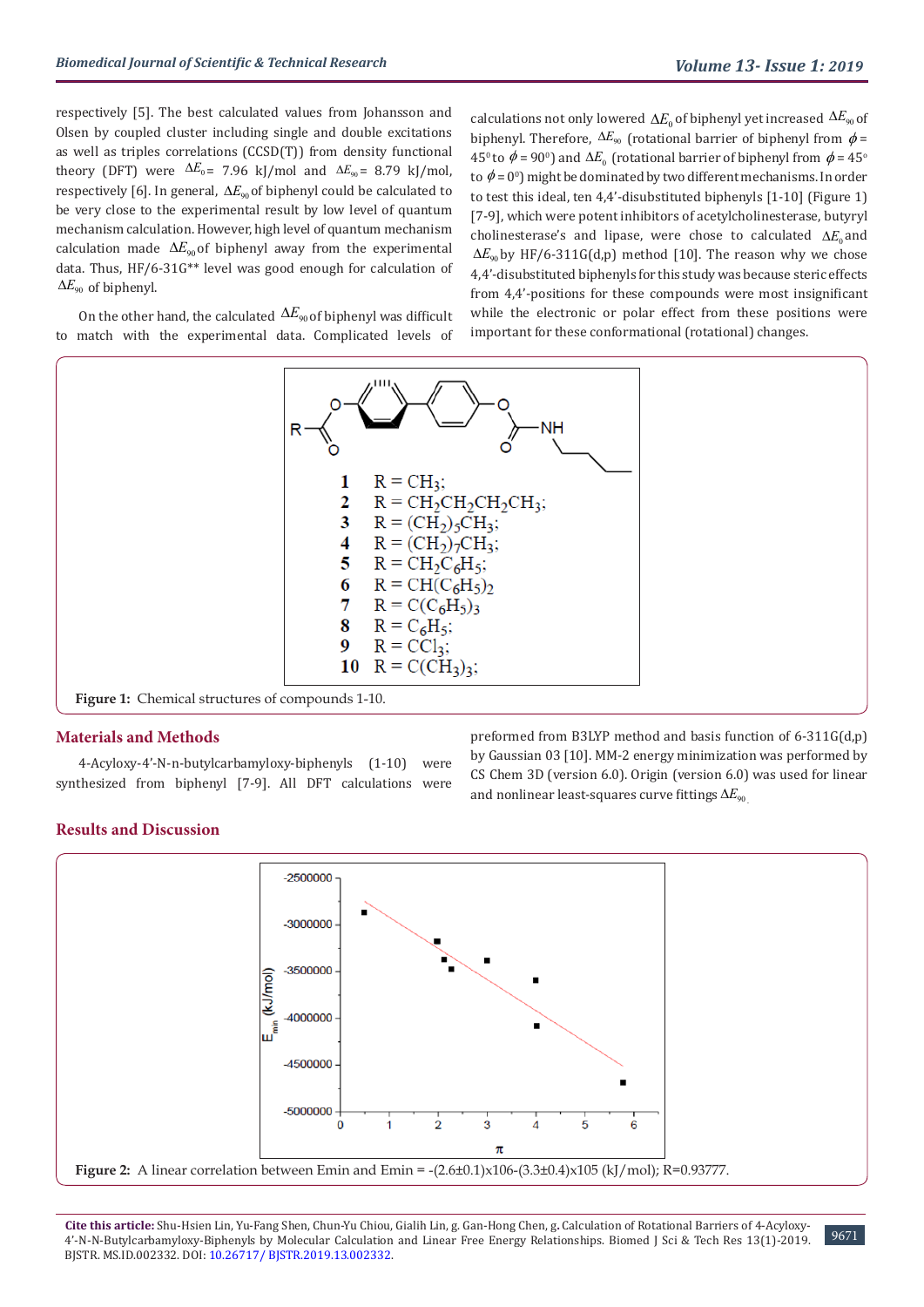The minimized energies (Emin's) of compounds 1-10 (except 9) calculated by HF/6-311G(d,p) method (Table 1) were linearly correlated with Hansch electronic values [11] (Figure 2). Thus, all electronic effects of all substituents were taken into consideration in HF/6-311G(d,p) calculation. Similar to the rotational spectroscopy

for end-over-end rotation, rotational energy (EJ) was quantized as Eq. (1), where J and I were rotation quantum number (J= 0, 1, 2, 3,…) and moment of inertia, respectively [12].

$$
E_J = J\left(J+1\right)\hbar^2/2I\tag{1}
$$

**Table 1:** Dihedral angles ( $\phi$ 's) and minimized energies ( $E_{min's}$ ) for the ground states of biphenyls and energy barriers for rotations of biphenyls from  $\phi$  = -45<sup>0</sup> to 45<sup>0</sup> through 0<sup>0</sup>(  $\Delta E_{0}$ ) and from  $\phi$  = 45<sup>0</sup> to 135<sup>0</sup> through 900 ( $\Delta E_{90}$ ) about the center axis.

| Compounds      | $\phi$ (in degree) in ground state | Emin $(kJ/mol)$ | $\Delta x$ at = 0 <sup>0</sup> (kJ/mol) | $\Delta E_{90}$ (kJ/mol) |
|----------------|------------------------------------|-----------------|-----------------------------------------|--------------------------|
| Biphenyl       | 44.6                               | $-1208627$      | 13.95                                   | 6.42                     |
| Τ.             | 46                                 | -2868465        | 14.36                                   | 6.05                     |
| 2              | 45.9                               | -3178168        | 14.33                                   | 6.03                     |
| 3              | 45.9                               | -3384598        | 14.33                                   | 5.95                     |
| $\overline{4}$ | 45.5                               | -3591065        | 14.25                                   | 6.05                     |
| 5              | 45.9                               | -3475192        | 14.27                                   | 5.96                     |
| 6              | 45.2                               | -4082913        | 14.17                                   | 5.85                     |
| 7              | 46                                 | -4689459        | 14.14                                   | 5.79                     |
| 8              | 46                                 | -3371927        | 14.24                                   | 5.93                     |
| 9              | 45.4                               | $-6490148$      | 14.2                                    | 5.96                     |
| 10             | 46                                 | -3178168        | 14.24                                   | 5.92                     |

The moment of inertia (I) might be written as Eq. (2), where R and m' were rotated distance and reduced mass, respectively.

(1/m') (Figure 3). Therefore, rotation of biphenyl from dihedral angle of 45∘to 90∘was just a simple physical rotation of an object about its center axis. Hence, both electronic and steric effects were insignificant in this mode of rotation.

$$
I = m_1 m_2 R^2 / (m_1 + m_2) = m^2 R^2
$$
 (2)

was linearly correlated with the inverse of reduced mass



**Figure 3:** A linear correlation between  $\Delta E_{90}$  and  $1/m'$  of biphenyl and compounds 1-10  $\Delta E_{90} = (5.63\pm0.05)+(31\pm4)/m'$  (kJ/mol) ; R=0.92355; residual sum of squares=0.03515.

On the other hand, DE0 of biphenyl was not a simple physical rotation of an object about its center axis. A chemical reaction namely atropisomerization was occurred since the symmetry of the molecule is changed during this rotation as the conversion of R- to S-1,1'-bi-2-naphthyl-2,2'-diol. ∆*E*<sub>0</sub> was fairly correlated with Hammett substituent constant  $(\sigma^*)$  [13] (Figure 4). Therefore, the electronic effect played a role in this mode of rotation as those in six molecules with one ratable dihedral angle: ethane,

methylamine, methanol, hydrazine, hydroxylamine, and hydrogen peroxide [14]. Negative  $\rho^*$  value (-0.13) for this correlation indicated that the transition states  $(\phi = 0^\circ)$  were more positive charges than ground states ( $\phi$  = 45<sup>0</sup>) for these rotations. Electronwithdrawing substituents at the 4 or 4' position of biphenyls would facilitate these rotations. Small absolute value of  $\rho^*$  implied that the electronic effect occurred far away from the pivot bond of the rotation  $(C(1)-C(1'))$ .

9672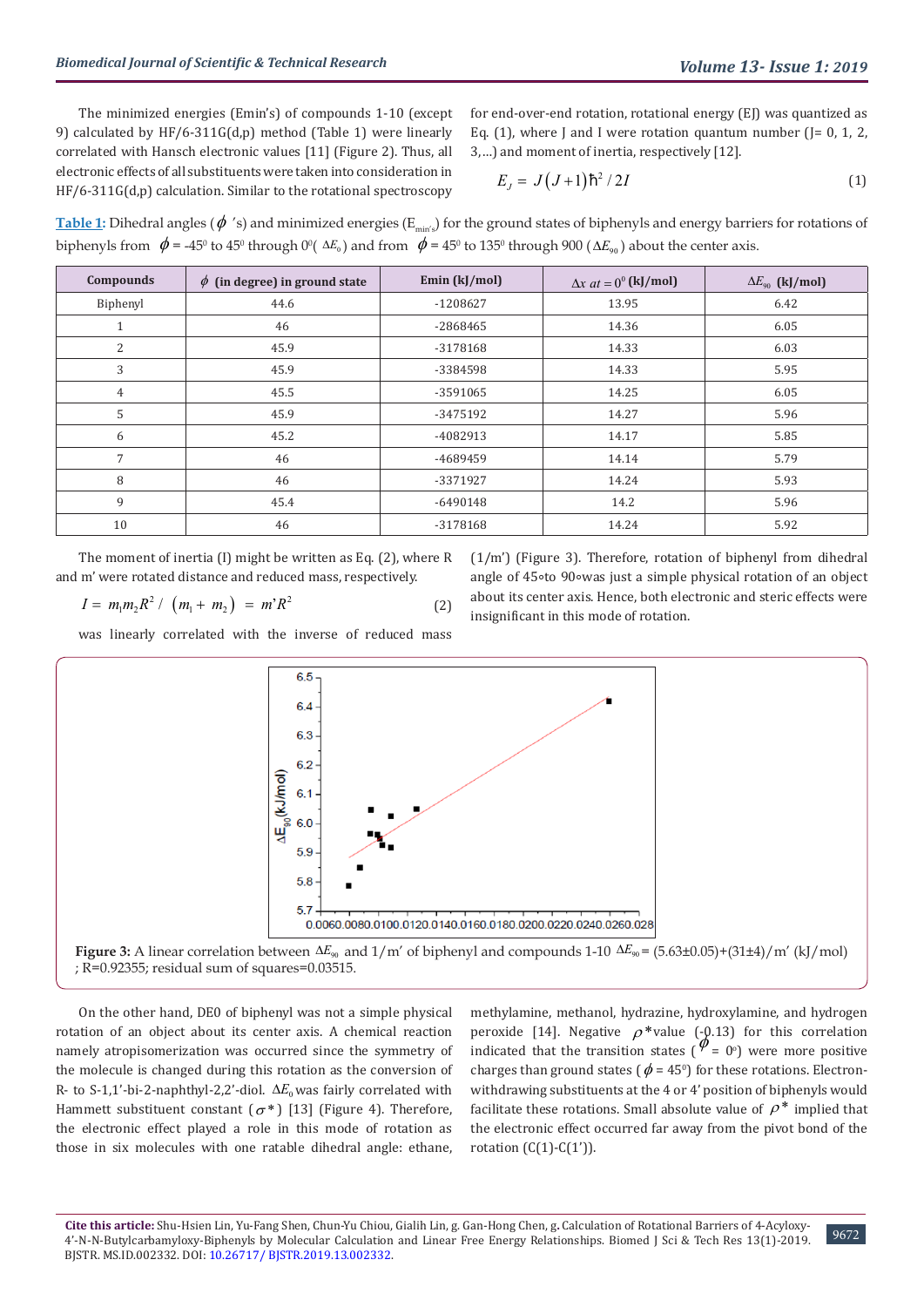

**Figure 4:** A linear correlation between  $\Delta E_0$  and  $\sigma^*$   $\Delta E_0 = (14.28 \pm 0.02)$ -(0.13±0.04)  $\Delta^*$  (kJ/mol); R=0.70694; residual sum of squares=0.0220.

DFT calculated this activation energy by calculation of the energy difference between ground (dihedral angle,  $\phi = 45^{\circ}$ ) and transitional (dihedral angle,  $\phi = 0^0$ ) states. In other words, this method calculated the reaction as a concerted one-step reaction through a single transition state without a dramatic change in

bond length of the C(1)-C(1') pivot bond (Table 2) and (Figure 5). Therefore,  $\Delta E_0$  was equal to  $\Delta E_{90}$  (rotation energy from physical properties) plus  $\Delta$  Evib, where  $\Delta$  Evib was the vibrational energy at the mass center near  $\phi = 0^{\circ}$ .

$$
\Delta E_0 = \Delta E_{90} + E_{vib} \tag{3}
$$



**Table 2:** Calculated the C(1)-C(1') bond lengths of biphenyls for dihedral angles  $\phi$  = 00, 450, and 900and the maximum bond length difference ( $\Delta x$ ) for the C(1)-C(1') bond stretching at  $\phi = 00$  (in Å).

|          | $C(1)$ - $C(1')$    | bond                | Length       | S     |
|----------|---------------------|---------------------|--------------|-------|
| Compound | $\phi = 45^{\circ}$ | $\phi = 90^{\circ}$ | $\phi = 0^0$ |       |
| biphenyl | 1.491               | 1.498               | 1.499        | 0.027 |
|          | 1.49                | 1.498               | 1.499        | 0.037 |
| C        | 1.49                | 1.498               | 1.5          | 0.04  |
| 3        | 1.49                | 1.498               | 1.499        | 0.041 |
| 4        | 1.49                | 1.498               | 1.499        | 0.043 |
| J.       | 1.487               | 1.495               | 1.496        | 0.041 |

**Cite this article:** Shu-Hsien Lin, Yu-Fang Shen, Chun-Yu Chiou, Gialih Lin, g. Gan-Hong Chen, g**.** Calculation of Rotational Barriers of 4-Acyloxy-4'-N-N-Butylcarbamyloxy-Biphenyls by Molecular Calculation and Linear Free Energy Relationships. Biomed J Sci & Tech Res 13(1)-2019. BJSTR. MS.ID.002332. DOI: [10.26717/ BJSTR.2019.13.002332](http://dx.doi.org/10.26717/BJSTR.2019.13.002332).

9673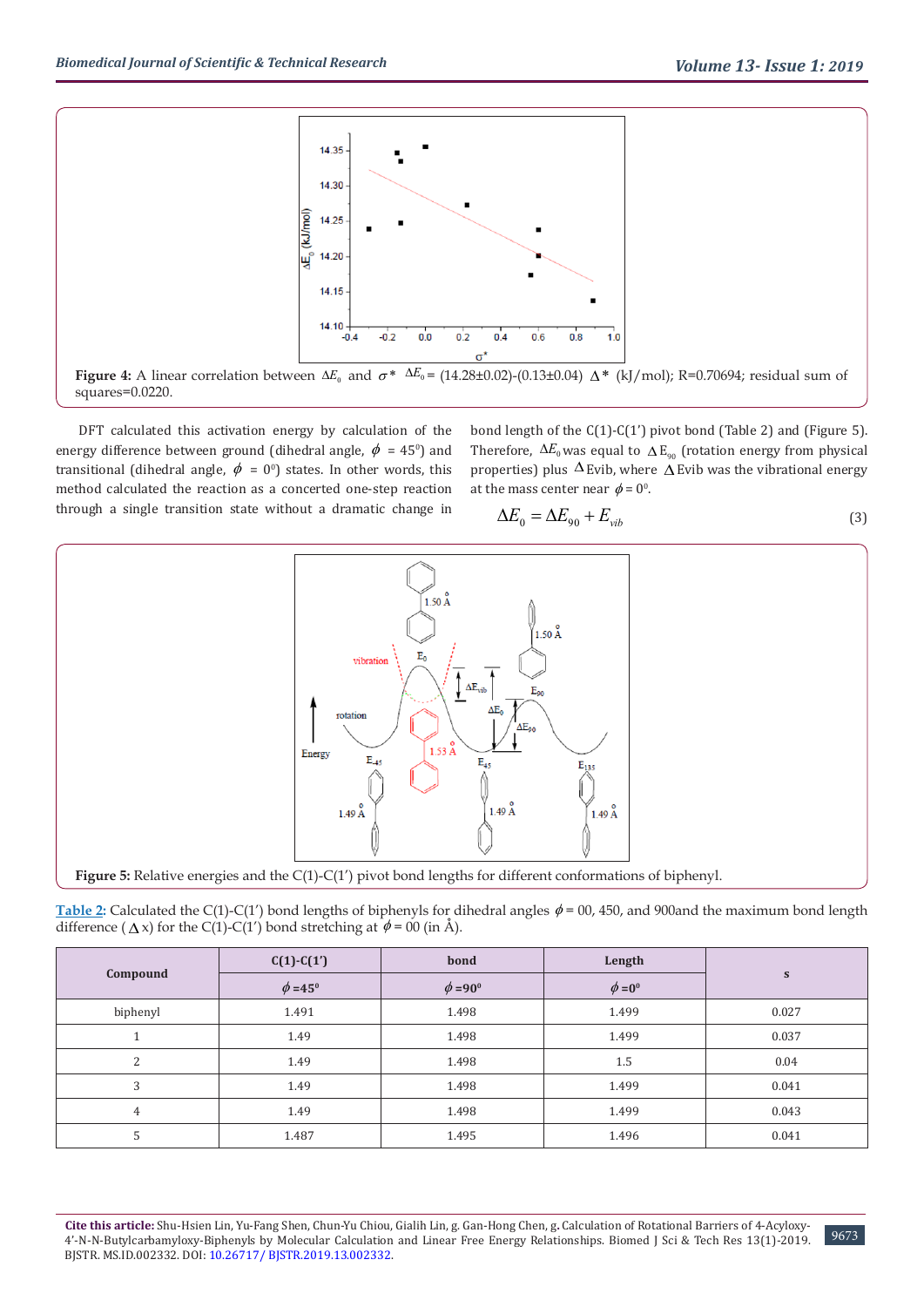However, the transition state of any reaction could not be actually detective by any method because the life time of the transition state was too short. Thus, ∆*E*<sub>0</sub> of biphenyl from experiment was not the activation energy for a single step atropisomerization reaction (Figure 5). Instead, a two-step (two transition states and one intermediate) reaction was proposed for the rotation of biphenyl about its center axis from  $\phi$  = -45ºto 45º through 00 . At dihedral angle near 0∘, the principle of least motion [13] predicted that vibration (or stretching) of the pivot axis, the C(1)-C(1') bond would be more favorable than twisting of the bond. Vibrational energy ( $E_{vib}$ ) could be expressed as Eq. (4), where  $\Delta$ and k were the vibrational quantum number ( $\Delta$  = 0, 1, 2, 3, ...) and force constant, respectively [12].

$$
E_{vib} = (\Delta + 0.5) \hbox{ h } (k/m')^{1/2}
$$
 (4)

Thus, vibrational energy was inversely proportional to the root of reduced mass. A linear correlation between  $\Delta E_0 - \Delta E_{\text{on}}$  and (1/m')1/2 of biphenyl and compounds 1-10 was observed (Figure 6). Hence, both physical rotation and vibration (or stretching) of the C(1)-C(1') bond played important roles for rotation of biphenyl about the C(1)-C(1') pivot bond from  $\phi$  = -45<sup>0</sup> to 45<sup>0</sup> near  $\phi$  = 0<sup>0</sup>. The differences in the  $C(1)-C(1')$  bond lengths for the stretching of biphenyl and compounds 1-10 near  $\phi = 0^{\circ}$ (x's) were calculated to be 0.027-0.046 Å according to Hooke's law,  $\Delta E_{\mu\nu} = (1/2) \, \text{k} \, \Delta$  $x^2$  (Table 2). Hence, the equilibrium C(1)-C(1') bond length of the intermediate for rotation from  $\phi$  = -45<sup>0</sup> to 45<sup>0</sup> near 0∘was about 1.53 Å (Figure 5). Thus, experimental  $\Delta E_0$  value of biphenyl (6.0 kJ/ mol)1 was the about the calculated  $\Delta E_{90}$  value (6.4 kJ/mol).



#### **Acknowledgment**

The authors acknowledge receipt of a grant from the Ministry of Science and Technology (MOST 107-2218-E-468 -005 - and 107- 2622-E-468 -002 -CC2) of Taiwan. The authors declare that they have no conflicts of interest.s

#### **References**

- 1. [Bastiansen O, Samdal SJ \(1985\) Structure and barrier to internal](https://www.sciencedirect.com/science/article/abs/pii/0022286085850420)  [rotation of biphenyl derivatives in the gaseous state: Part 2. Structure of](https://www.sciencedirect.com/science/article/abs/pii/0022286085850420)  [3,3′-dibromo-, 3,5,4′ -tribronio- and 3,5,3′5′ -tetrabromobiphenyl. Mol](https://www.sciencedirect.com/science/article/abs/pii/0022286085850420)  [Struct 128: 115.](https://www.sciencedirect.com/science/article/abs/pii/0022286085850420)
- 2. [Tsuzuki S, Tanabe KJ \(1991\) High-level ab initio computations of](https://aip.scitation.org/doi/10.1063/1.479688)  [structures and relative energies of two isomers of the CO2 trimer. Phys](https://aip.scitation.org/doi/10.1063/1.479688)  [Chem 95: 139.](https://aip.scitation.org/doi/10.1063/1.479688)
- 3. [Rubio M, Merchan M, Orti E \(1995\) A theoretical study of the electronic](https://www.sciencedirect.com/science/article/abs/pii/000926149401479F)  [spectrum of biphenyl. Theor Chim Acta 91: 17.](https://www.sciencedirect.com/science/article/abs/pii/000926149401479F)
- 4. [Kapfen A, Choi CH, Kertesz M J \(1997\) Single-Bond Torsional Potentials](https://pubs.acs.org/doi/abs/10.1021/jp971606l)  [in Conjugated Systems:  A Comparison of ab Initio and Density Functional](https://pubs.acs.org/doi/abs/10.1021/jp971606l)  [Results. Phys Chem A 101: 7426.](https://pubs.acs.org/doi/abs/10.1021/jp971606l)
- 5. [Tsuzuki S, Uchimaru T, Matsumura K, Mikami M, Tanabe K, et al. \(1999\)](https://aip.scitation.org/doi/10.1063/1.479130)  [Effects of basis set and electron correlation on the calculated interaction](https://aip.scitation.org/doi/10.1063/1.479130)  [energies of hydrogen bonding complexes: MP2/cc-pV5Z calculations of](https://aip.scitation.org/doi/10.1063/1.479130)   $H_2O$ -MeOH,  $H_2OO$ -Me<sub>2</sub>O, H<sub>2</sub>O–H<sub>2</sub>CO, MeOH-MeOH, and HCOOH-HCOOH [complexes J Chem Phys 110: 2858.](https://aip.scitation.org/doi/10.1063/1.479130)
- 6. [Johansson MP, Olsen JJ \(2008\) Torsional Barriers and Equilibrium Angle](https://pubs.acs.org/doi/abs/10.1021/ct800182e) [of Biphenyl: Reconciling Theory with Experiment. Chem Theory Comput](https://pubs.acs.org/doi/abs/10.1021/ct800182e) [4: 1460-1471.](https://pubs.acs.org/doi/abs/10.1021/ct800182e)
- 7. [Lin G, Chen GH, Yeh SC, Lu CP \(2005\) Probing the peripheral anionic site](https://www.ncbi.nlm.nih.gov/pubmed/16173062) [of acetylcholinesterase with quantitative structure activity relationships](https://www.ncbi.nlm.nih.gov/pubmed/16173062) [for inhibition by biphenyl-4-acyoxylate-4'-N-Butylcarbamates. J](https://www.ncbi.nlm.nih.gov/pubmed/16173062) [Biochem Mol Toxicol 19: 234-243.](https://www.ncbi.nlm.nih.gov/pubmed/16173062)
- 8. [Lin G, Chen GH, Lu CP, Yeh SC \(2005\) Quantitative structure-activity](https://www.ncbi.nlm.nih.gov/pubmed/16283542) [relationships for the pre-steady state of Pseudomonas species lipase](https://www.ncbi.nlm.nih.gov/pubmed/16283542) [inhibitions by p-nirophenyl-N-substituted carbamates. QSAR Comb Sci](https://www.ncbi.nlm.nih.gov/pubmed/16283542) [24: 943.](https://www.ncbi.nlm.nih.gov/pubmed/16283542)
- 9. [Lin G, Chen GH, Lin YF, Su LS, Liao PS, et al. \(2005\) Long-Term Risk of](https://www.ncbi.nlm.nih.gov/pmc/articles/PMC3935592/) [Coronary Events after AKI. Eur J Lipid Sci Technol 107: 65.](https://www.ncbi.nlm.nih.gov/pmc/articles/PMC3935592/)
- 10. [Frisch MJ, Trucks GW, Schlerel HB, Scuseria GE \(2003\) Influence of Mg2+,](https://www.scirp.org/(S(i43dyn45teexjx455qlt3d2q))/reference/ReferencesPapers.aspx?ReferenceID=1472380) [Fe2+ and Zn2+ Cations on 13C-18O Bonds in Precipitated Aragonite,](https://www.scirp.org/(S(i43dyn45teexjx455qlt3d2q))/reference/ReferencesPapers.aspx?ReferenceID=1472380) [Calcite and Dolomite: An ab Initio Study GAUSSIAN 03 \(Revision B.01\)](https://www.scirp.org/(S(i43dyn45teexjx455qlt3d2q))/reference/ReferencesPapers.aspx?ReferenceID=1472380) [Gaussian, Inc Pittsburgh PA.](https://www.scirp.org/(S(i43dyn45teexjx455qlt3d2q))/reference/ReferencesPapers.aspx?ReferenceID=1472380)
- 11. [Leo A, Hansch C, Elkins D \(1971\) Partition coefficients and their uses.](https://pubs.acs.org/doi/10.1021/cr60274a001) [Chem Rev 71: 525-616.](https://pubs.acs.org/doi/10.1021/cr60274a001)
- 12. [Beiser A \(2003\) Concepts of Modern Physics \(6](http://web.pdx.edu/~pmoeck/lectures/beiser%206.pdf)<sup>th</sup> edn.) McGraw-Hill New [York, USA.](http://web.pdx.edu/~pmoeck/lectures/beiser%206.pdf)
- 13. [Isaacs N \(1995\) Physical Organic Chemistry \(2](https://www.amazon.com/Physical-Organic-Chemistry-2nd-ed/dp/0070259054)nd edn.) Longman Essex.
- 14. [Liu SJ \(2013\) An introduction to sensitivity analysis for unobserved](https://www.ncbi.nlm.nih.gov/pubmed/23408282) [confounding in nonexperimental prevention research. Phys Chem A](https://www.ncbi.nlm.nih.gov/pubmed/23408282) [14\(6\): 170-180.](https://www.ncbi.nlm.nih.gov/pubmed/23408282)

**Cite this article:** Shu-Hsien Lin, Yu-Fang Shen, Chun-Yu Chiou, Gialih Lin, g. Gan-Hong Chen, g**.** Calculation of Rotational Barriers of 4-Acyloxy-4'-N-N-Butylcarbamyloxy-Biphenyls by Molecular Calculation and Linear Free Energy Relationships. Biomed J Sci & Tech Res 13(1)-2019. BJSTR. MS.ID.002332. DOI: [10.26717/ BJSTR.2019.13.002332](http://dx.doi.org/10.26717/BJSTR.2019.13.002332).

9674